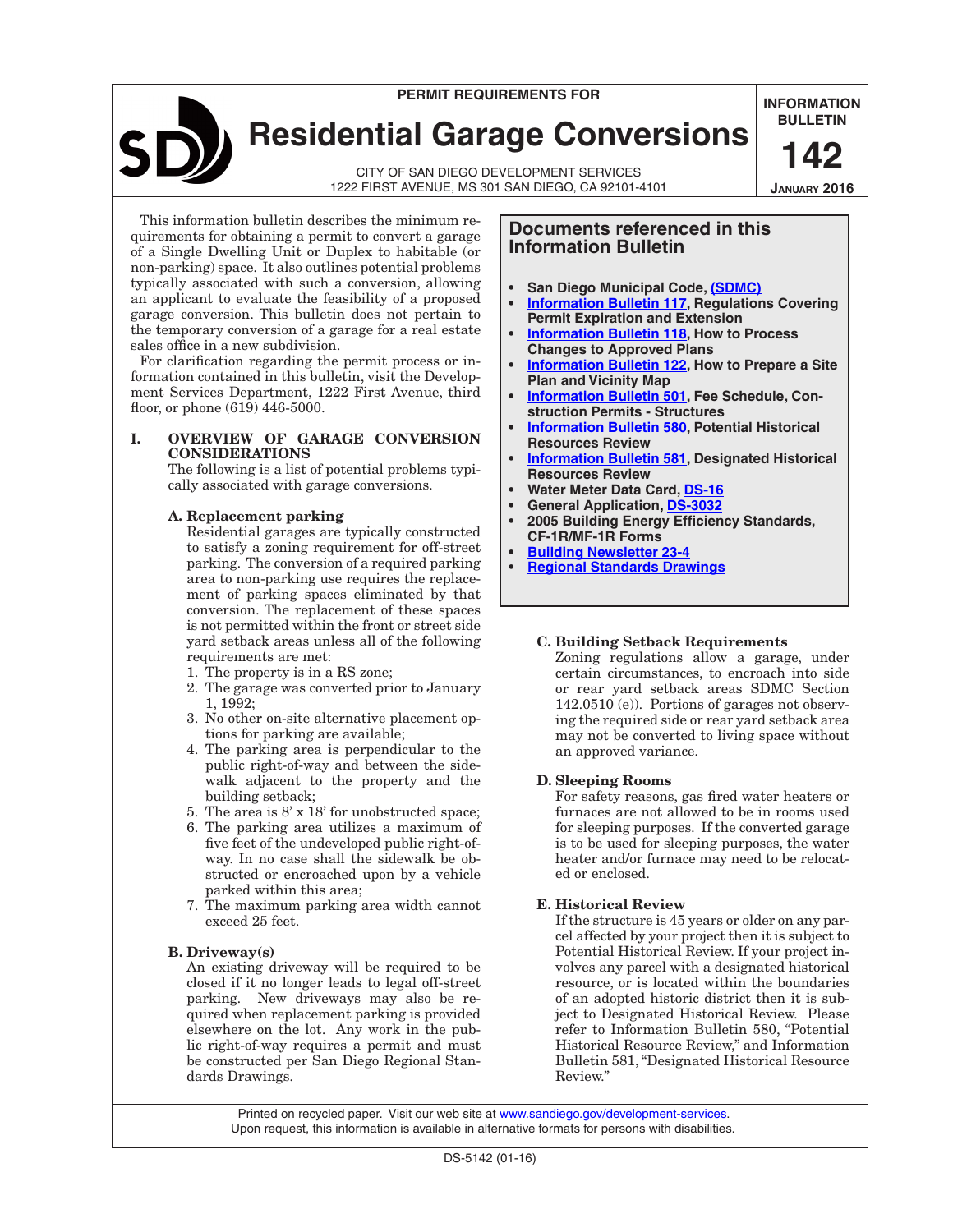## **F. Campus Impact Areas**

In campus impact areas, single dwelling unit development with five or more bedrooms shall provide a minimum of two parking spaces in a garage. Where an existing garage is proposed for conversion to habitable area, garage parking shall be replaced with an equivalent number of garage parking spaces on the promises (SDMC 142.0520).

## **G. Other Applicable Codes**

All applicable provisions of the California Building Code, California Mechanical Code, California Plumbing Code, National Electrical Code, and Title 24 California Energy Efficiency Standards must be met when converting garages to living space.

## **II. Options for Service**

Plans may be checked "over-the-counter" by appointment during normal business hours. Please Phone (619) 446-5300 to schedule an appointment. Appointments are also recommended for obtaining information prior to plan preparation.

# **III. Plan Specifications**

Plans must be drawn to scale and must be of sufficient clarity to indicate the location, nature and extent of the work proposed. Be sure to clearly label all existing and all proposed construction. Three sets of plans are required.

Plans must show, in detail, that the proposed work will conform to the provisions of the California Building Code, San Diego Municipal Code, and all other relevant laws, ordinances, rules and regulations.

Land Development Code information is available at the Development Services Department, 1222 First Avenue, (619) 446-5000 and on the Web at : [www.sandiego.gov/development-services.](http://sandiego.gov/development-services)

#### **IV. Forms**

# **A. General Application**

All projects must be submitted with a General Application. Instructions can be found on the reverse side of the application. If you intend to obtain your permit on the same day as plan review, the application must be fully completed. Note: there are no exceptions to the Workers' Compensation Insurance requirements. If the property owner is doing the construction work or is hiring a number of different contractors, a separate Owner-Builder Verification form must be signed by the owner at the Development Services Department before the permit can be issued.

#### **B. Water Meter Data Card**

A Water Meter Data Card must be completed if new plumbing fixtures are being added.

#### **C. Title 24 Compliance Forms**

A Certificate of Compliance: Residential (CF-1R) form and a Mandatory Measures Checklist (MF-1R) must be submitted to demonstrate compliance with California State Energy Efficiency Standards for garages converted to habitable space. Information on completing these forms is in Section VI.

#### **V. Drawings**

Following are guidelines for minimum drawings to include in the plans for a typical garage conversion.

## **A. Site Plan and Vicinity Map**

- This drawing shows the general layout of the lot and must include the following information:
- 1. Property lines and dimensions.
- 2. The existing building footprint including dimensions and distances to adjacent property lines. Include items such as eave overhangs, bay windows, fireplaces.
- 3. The proposed construction, noting the dimension of the exterior walls and the distances to adjacent property lines.
- 4. Any accessory structures and dimensions and the distances from these structures to adjacent property lines and to adjoining structures.
- 5. If plumbing fixtures are being installed, show the location of water and sewer lines and the location of the water meter.
- 6. Access to an off-street parking area, with the parking area dimensioned.

#### **B. Floor Plan**

For the garage conversion, show proposed rooms and all adjoining rooms. Include the following information:

- 1. Use and dimensions of rooms.
- 2. Size and type of windows, sill height and doors.
- 3. Size of headers above new wall openings.
- 4. Location of plumbing fixtures.
- 5. Location and energy output (BTUs) of heating equipment.
- 6. Location and type of any new vent fans.
- 7. Location of smoke alarms.

#### **C. Foundation Plan**

For slab floor construction, this drawing must show:

- 1. Size, depth, and location of new footings (for new wall where garage door is being removed, see Figure 1).
- 2. Thickness of concrete slab.
- 3. Any new concrete work or floor framing associated with the conversion. If constructing a raised wood floor on wood sleepers over the existing concrete slab, all wood must be treated, including the subfloor (see Building Newsletter 23-4).

## **D. Elevation Views**

This is a drawing of each new exterior wall from the outside of the building. Include the following: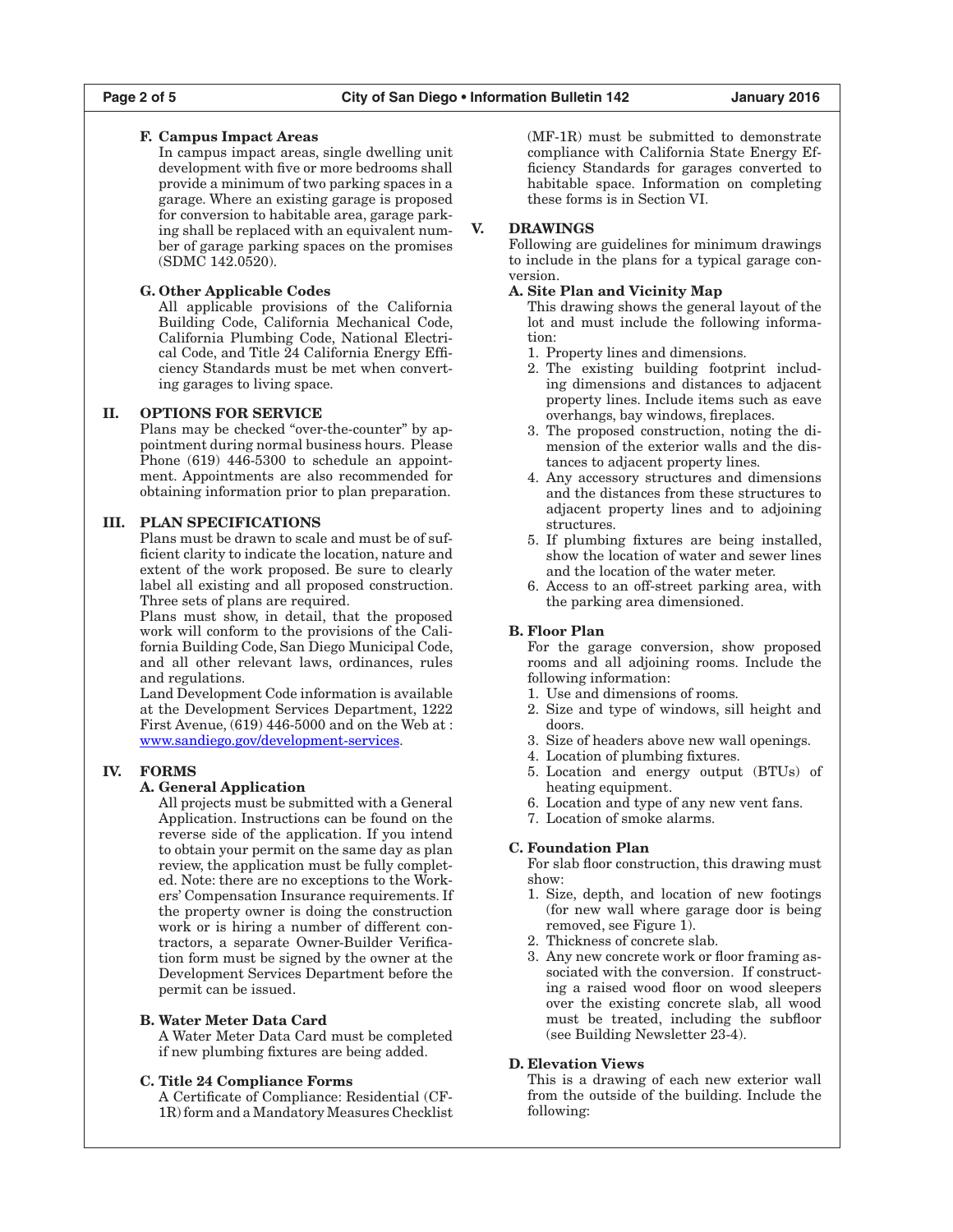- 1. Doors, windows and other openings.
- 2. Exterior finishes for the walls and roof.
- 3. Wall bracing or shear panel locations or other means of obtaining the required lateral bracing.

## **E. Connection Details**

Sufficient details must be shown to clearly explain the method of construction and means of connection for any new walls.

#### **F. Electrical/Plumbing Plans**

No electrical drawings are required. Electrical requirements are checked by the Field Inspector.

The only plumbing drawings required are the plumbing fixture locations shown on the floor plans. Compliance with the City Water Utilities Retrofit Ordinance must be shown for new fixtures on the plans as follows:

- 1. Ultra low flush toilets.
- 2. Maximum 2.2 gallons per minute for faucets.
- 3. Maximum 2.5 gallons per minute for showerheads.

#### **G. Roof Framing Plan**

If you are modifying existing framing in the roof area (for example, to provide ceiling joists where the garage roof framing presently is comprised of rafter and rafter ties only), a roof framing plan must be provided. Include the following information:

- 1. When modifying rafters, please indicate hips, valleys and ridges for both new and existing construction. Dimensions of both new and existing roofs.
- 2. Rafter and ceiling joist size and spacing.
- 3. Any special framing at the roof area.

For information on sizing rafters and ceiling joists see Information Bulletin 140, "Residential Addition/Alteration." Any proposed framing not meeting conventional construction standards may require submittal of plans and calculations by a registered design professional licensed in the State of California.

# **VI. Title 24 Energy Documentation**

All single-Dwelling or duplex additions or alterations are required to comply with California Energy Efficiency Standards for Low-Rise Residential Buildings contained in the California Code of Regulations, Title 24, Part 1. A number of compliance methods are described in a Residential Manual available from the California Energy Commission, phone 1-800-772-3300.

Minimum acceptable requirements for the simplest method of meeting the requirements are shown in the table above. You may complete the required Certificate of Compliance Form (CF-1R) using the information shown in this table. You must also show the required insulation values and dual pane windows on your plans. Also

| Table 1 - Title 24 Energy Requirements<br>(Climate Zone 7)                                           |                      |                  |
|------------------------------------------------------------------------------------------------------|----------------------|------------------|
| Floor Area                                                                                           | $<$ 101 sq. ft.      | $<$ 1000 sq. ft. |
| Insulation:                                                                                          |                      |                  |
| Ceiling                                                                                              | $R-19$               | <b>R-30</b>      |
| Wall                                                                                                 | <b>R-13</b>          | R-13             |
| Floor                                                                                                | <b>R-13</b>          | $R-19$           |
| Glass:                                                                                               |                      |                  |
| <b>Type</b>                                                                                          | Dual Pane            | Dual Pane        |
| Sq.Ft.                                                                                               | Max. 50 <sup>*</sup> | 20% of $FA*$     |
| *The area of any glass removed, as a direct result of the<br>room addition, may be added to the 20%. |                      |                  |

complete a Mandatory Measures Checklist (MF-1R) by checking all the items that apply to your project. The CF-1R form and the Mandatory Measures Checklist are available at the Development Services Department.

#### **VII. The Plan Review Process**

Every effort will be made to approve the plans for the project during the first plan review. Questions may arise that cannot be answered immediately, or it may be necessary to refer you to other agencies for approval. A review sheet will be prepared for you detailing what you are expected to do to complete the plan review process. If the permit cannot be issued at the initial appointment, plan check and application fees must be paid (see Section VIII, Fees).

Once all clearances are approved and all questions are answered, schedule another appointment at (619) 446-5300 to complete the plan review process and receive your permit.

At your appointment, you will need to present two full sets of plans with all approval signatures, copies of any calculations, copies of all review sheets, and all completed forms. You will need a third set of plans including the site plan and floor plan for the County Assessor. This set does not need approval signatures.

#### **VIII. Fees**

Plan check fees must be paid at the time of initial plan review. When the building permit can be issued at the same time, the plan check fee and combination permit fee will appear on one invoice. These fees must be paid when the permit is issued.

If your garage conversion is 500 square feet or more in area, school fees will be due. Projects under 500 square feet in area are exempt.

DSD Information Bulletin 146, School Fees, provides information about school fee requirements, how the fees are calculated, and how to pay school fees prior to permit issuance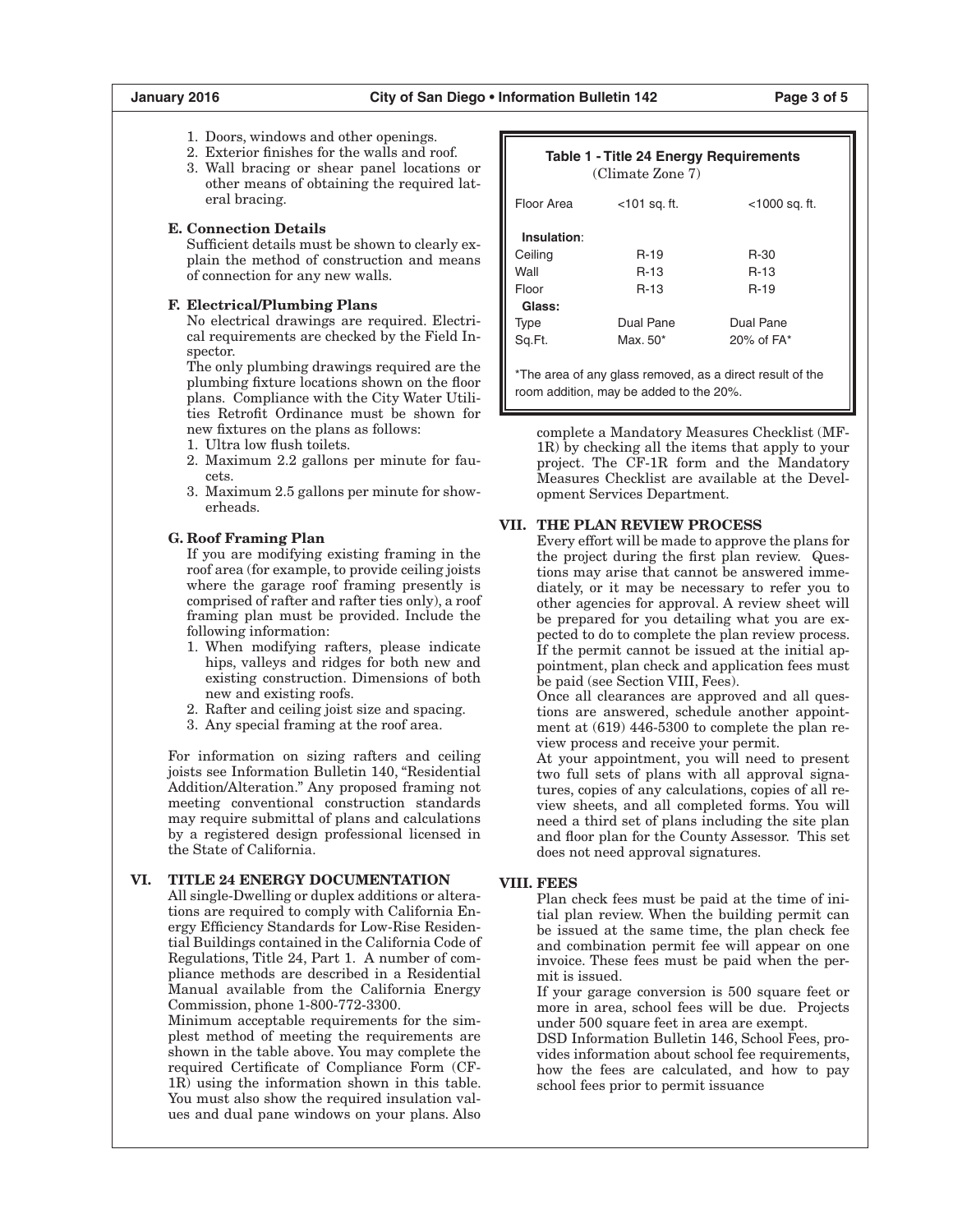Occasionally, addition of plumbing fixtures results in a requirement for increasing the water meter size. If so, San Diego County Water Authority capacity fees will be due. These can be paid at the Development Services Department by separate check. An estimate of the fee amount will be provided when the required size of the meter is known. Upgrading the water meter usually is not required when adding only one new bathroom.

# **IX. When the Permit is Issued**

You will receive an Inspection Record card at permit issuance. The inspector signs this card as the construction is inspected and approved. If the project includes electrical work, an electric Circuit Card will also be provided at permit time.

This card must be completed for the inspector prior to calling for electrical inspection.

At permit issuance a stamped, approved set of plans will be returned to you. This set must be available for the Field Inspector. Your construction will be expected to conform to the approved plans. All unapproved work will be required to be exposed for test (when necessary) and reviewed for compliance.

If it is necessary to change the plans during construction, changes must be approved at the Development Services Department. For information on processing changes see, Information Bulletin 118, "How to Process Changes to Approved Plans."

The permit is active for 180 days after the date of issuance. Scheduling an inspection will extend the permit for 180 days from the date the inspection passes. Additional information on permit expiration and extensions can be found in Information Bulletin 117, "Regulations Covering Permit Expiration and Extension."

The Inspection Record card, the approved plans, and the permit are important records and should be preserved.

#### **Figure 1 / Typical Garage Section Detail**

**Detail A / Stucco Finish Detail**